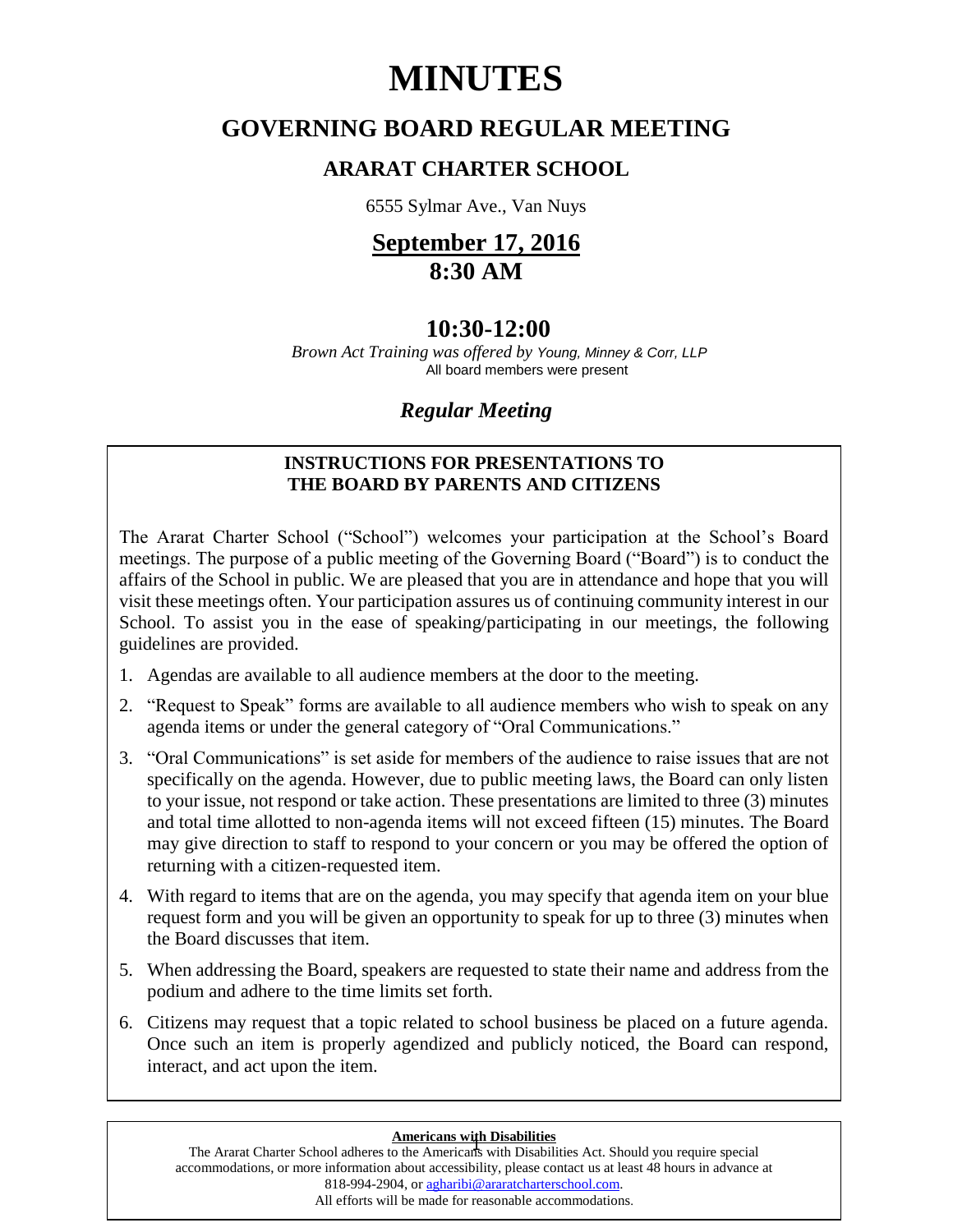#### **A. OPEN SESSION/CALL TO ORDER:**

Meeting was called to order by Board Chairperson, Dr. Berjouhi Koukeyan at 8:30 am.

#### **B. ROLL CALL**



#### **C. APPROVAL OF MINUTES OF BOARD MEETING OF AUGUST 20, 2016**

Moved by: Prof. Mahseredjian Seconded by: Mr. Henderson Vote: Approved Unanimously

#### **II. COMMUNICATIONS**

#### **A. ORAL COMMUNICATIONS:**

*Non-agenda items: no individual presentation shall be for more than three (3) minutes and the total time for this purpose shall not exceed fifteen (15) minutes. Ordinarily, Board members will not respond to presentations and no action can be taken. However, the Board may give direction to staff following a presentation.*

Three parents expressed concern regarding teacher and campus safety issues. The Board Chairperson responded that the board will discuss their issues in closed session and the Board Chairperson and the administration will follow up with said concerns.

#### **B. FOR INFORMATION: CHAIRPERSON'S REPORT**. (Attachment)

**1. Update Regarding the Leasing/Purchasing and Financing of a Facility:** Dr. Koukeyan shared that when we entered into an agreement with RED Hook to seek our own facility, we went with the model that Red Hook will purchase/build the facility and the school will lease it from them. Red Hook identified a site for a possible location for the school at 18050 Vanowen St., in Reseda, in a nice residential area. It had to be completely torn down to build a new facility. Red Hook placed a bid on the property but it did not go through.

Now, Red Hook has identified another alternative under the Charter School Ground Lease/Partnership Opportunity with the Mid-Valley Family YMCA. The Mid Valley YMCA will be entertaining discussion with charter school operators for the potential ground leasing of a portion of its existing parking lot at 6901 Lennox Avenue in Van Nuys for the development of a charter school facility. It entails long term ground lease opportunity for charter schools. Interested parties were asked to submit a letter of interest due July 15, 2016. Ararat Charter School submitted the letter of interest to be placed in the pool of selected Charter School Operators for consideration. Under this modal, the school will enter into a ground lease agreement at a cost of \$18,000 a month, without structure. Red Hook will help in getting the money to finance the school building, to include the lease of the land and the cost of the building. Red Hook will also present plans around cost and design. On Thursday, August 18,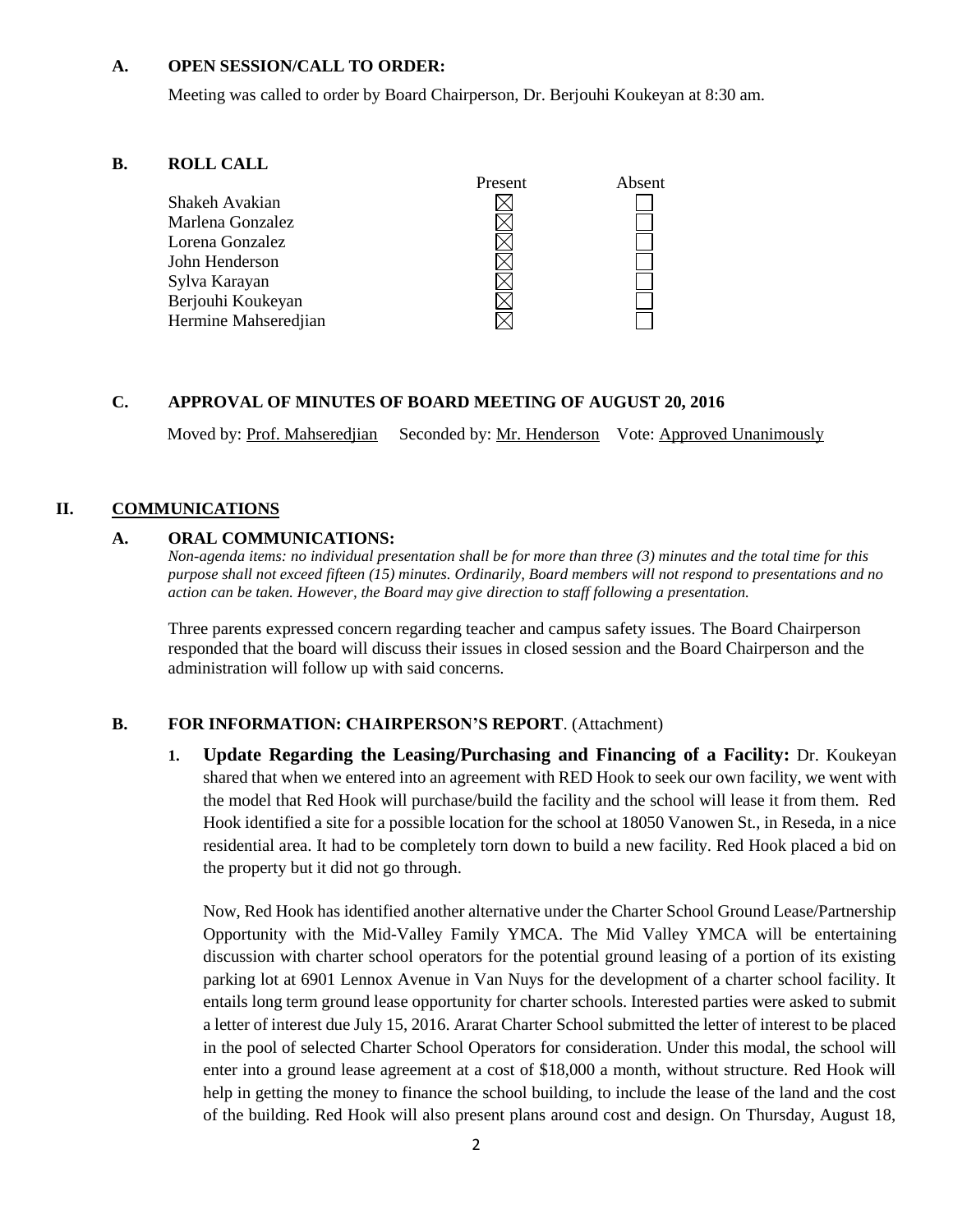Dr. Berjouhi Koukeyan, the board chairperson and Eduardo Villela, the Principal, met with the YMCA board and presented them with the highlights of the school. A Representative from Red Hook will also there and discussed the financing of the facility. As of now, the school has not received feedback from the YMCA.

**2. Diversity Plan Update:** The Chairperson of the Board, will review the demographic information to include the following: Student population, staffing (certificated and classified) and governing Board makeup. The data will also address the annual goals in each of these categories based on the Diversity Plan and evaluate the extent that the school is meeting the goals for 2016-17. The School's secretary will provide these reports to Dr. Koukeyan for her review and submission to the board and LAUSD.

**The Goals Based on the Diversity Plan for 2016-17 are as Follows**: student demographics, 82% White and 18% PHBAO; Certificated staff, 74.95% White and 25.05% PHBAO; and Governing Board, White 82% and PHBAO 18%.

**The Actual Data for 2016-17 is as Follows**: Student demographic, 89.1% White and 10.9% PHBAO; certificated staff: 76.5% White and 23.6% PHBAO; and Governing Board is 71.5% white and 28.5% PHBAO.

**Goals Met:** Governing Board

**Challenges to be Met:** Student demographics and certificated staff

#### **C. FOR INFORMATION: PRINCIPAL'S REPORT.** (Attachment)

*This is a presentation of information that has occurred since the previous Board meeting. (Per attached report)*

- **1. Update on Calendar of Events**
	- August 29 to October 7 CELDT Testing Campus 1 & 2
	- September 8, 2016, Back To School Night
	- September 20, 2016, Big Smiles Dental Visit
	- September 26, 2016-October 7, 2016 BINL (Basic Inventory of Natural Languages)
	- September 28, 2016, Award Assembly
	- September 30, 2016, Parent Involvement Committee Meeting

#### **2. Update on Enrollment**

| К            | Ο. | 51  |                                    |
|--------------|----|-----|------------------------------------|
| 1            | 2  | 53  |                                    |
| 2            | 2  | 52  |                                    |
| 3            |    | 55  |                                    |
| 4            |    | 53  |                                    |
| 5            | 3  | 76  | one student would leave on 9/16/16 |
| <b>TOTAL</b> |    | 340 |                                    |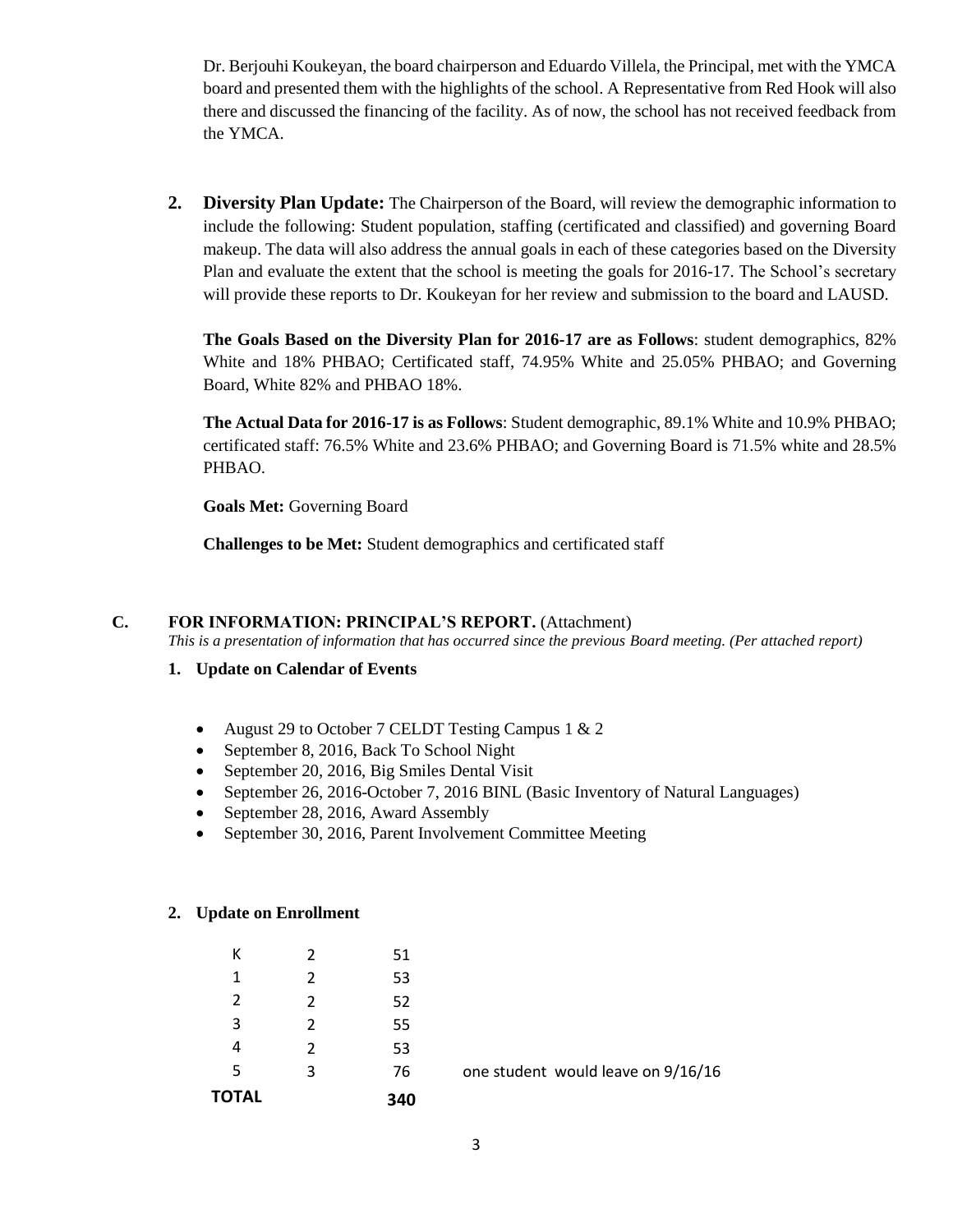#### **3. Update on School Staff Opening**

.

 **Unfilled Positions:** One certificated teacher for third grade position

#### **4. Update on CELDT Testing 8/29-10/7**

- Campus 2 testing has been completed in Grades 3-5 with the exception of students with special needs
- Campus 1- Kindergarten will be completed will completed by 9/16

#### **5. Facilities Incentive Grant Program**

The State Charter School Facilities Incentive Grants Program is a federal grant program designed to assist California charter schools in meeting their facility needs. It provides 3-year grants to high performing charter schools to offset on-going facility costs. The 2015-16 fiscal year marks the third consecutive year the California School Finance Authority (CSFA) has been awarded grant funds to assist charter schools.

#### **6. Personnel Handbook Amendment:**

We would like to amend a time restriction on the amount of time that parents are allowed to observe in the classroom. The board approved 20 minutes for said visit,

#### **Vehicle Policy Amendment**

#### **PERSONAL VEHICLE USE POLICY**

#### **Privately Owned Vehicle Use**

Employees may use their personal vehicles to conduct official school business, provided prior approval has been granted by the Principal. An authorization form and Motor Vehicle Record must be kept on file. Employees must possess a valid driver's license and proof of insurance at the time the personal vehicle is used for school business. Such insurance shall meet or exceed minimum requirements as established by the State of California. Employees are expected to drive safely and obey all traffic, vehicle safety, and parking laws or regulations.

Ararat Charter School will reimburse its employees for use of their personal vehicle on school business, if properly authorized and appropriately documented on a Mileage Reimbursement Form. Reimbursements will be made at the current business mileage rate established by the IRS. The business mileage rate covers all costs of operating the vehicle, including fuel, maintenance, repairs, and both liability and comprehensive insurance. For this reason, an employee's personal insurance is primary when using a personal vehicle. If the personal insurance is not sufficient to cover damages, then Ararat Charter School may provide secondary coverage if the accident occurred while conducting official school business. Additionally, the driver's personal insurance will serve as primary coverage for injuries and liability to any passengers. For these purposes, "school business" does not include the regular commuting between the employee's home and school site.

Employees must promptly notify the School of any citations or accidents involving a personal vehicle for School purposes. Employees are responsible for any moving or parking violations and fines that may result when operating a personal vehicle for School purposes.

Failure to comply with these requirements, or having an unsatisfactory driving record, may result in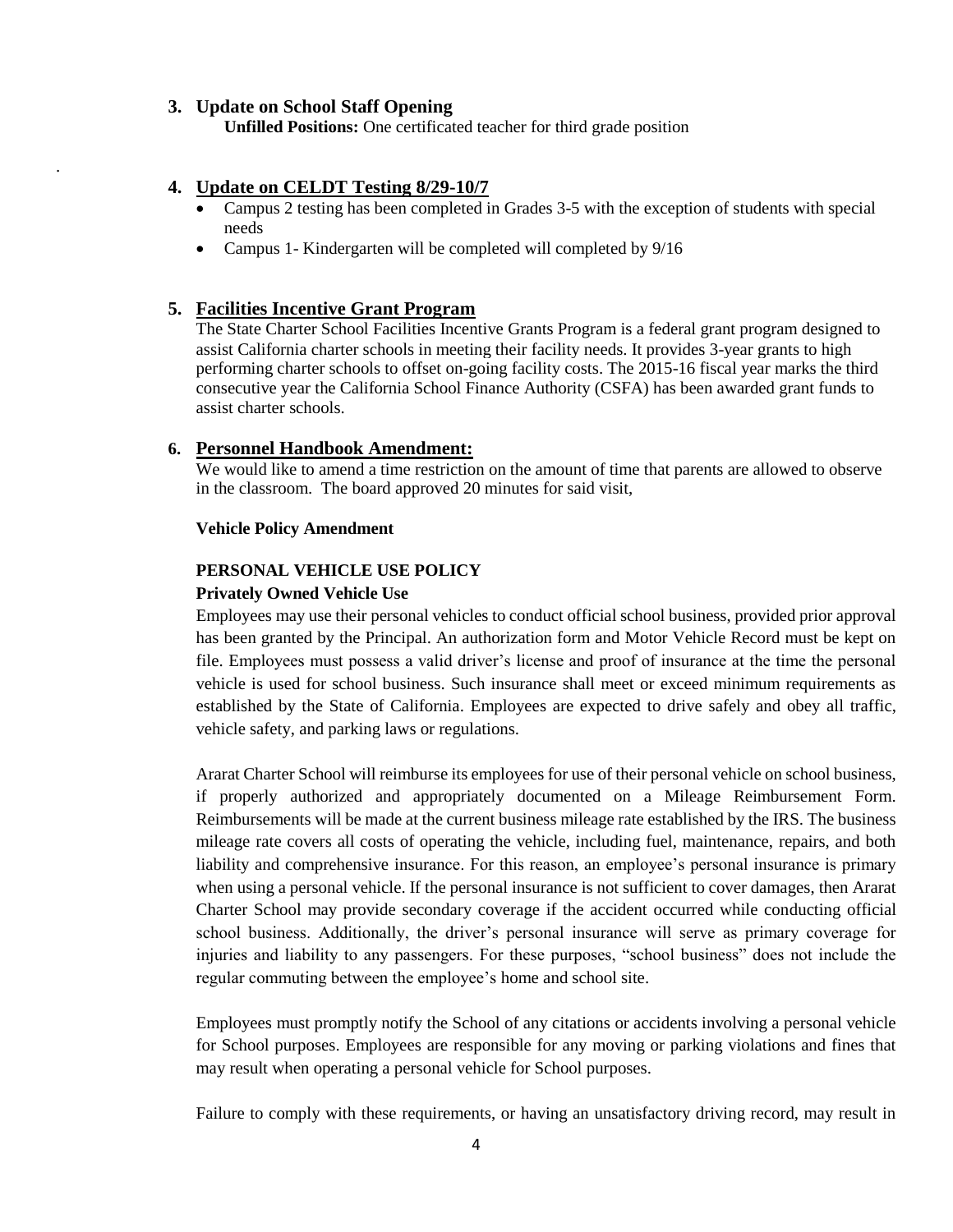discipline, including revocation of driving privileges and up to termination of employment.

#### **Transportation of Students in Privately-Owned Vehicles**

The use of personal vehicles to transport students is generally discouraged. However, school employees may be permitted to use personal vehicles to transport students, with proper authorization, under the following circumstances:

- 1. When a student is ill or injured and must be transported home, to the school site, or to a medical treatment facility under non-emergency situations. The school must first attempt to contact the parent or guardian. If a parent or guardian is unavailable or cannot provide transportation, the Principal or his/her designee may authorize that the student be transported in a personal vehicle.
- 2. If an emergency situation arises which prevents the parent or guardian from picking up their child from school and no other authorized emergency contact is available.
- 3. With written authorization from parents to participate in a small-group field trip, to participate in an academic competition, to present at a board meeting, or other academically meaningful activity approved by Principal.

School personnel may take whatever action necessary in an emergency situation that constitutes an imminent threat to a student's health or safety.

#### **7. Audits, Reviews, & Mandated Reporting-**

**CRDC REPORT: Initial Report Due Sept 30, 2016:** Since 1968, the U.S. Department of Education has conducted the Civil Rights Data Collection (CRDC) to collect data on key education and civil rights issues in our nation's public schools. The CRDC collects a variety of information including, student enrollment and educational programs and services, most of which is disaggregated by race/ethnicity, sex, limited English proficiency and disability. The CRDC is a longstanding and important aspect of the ED Office for Civil Rights (OCR) overall strategy for administering and enforcing the civil rights statutes for which it is responsible. Information collected by the CRDC is also used by other ED offices as well as policymakers and researchers outside of ED.

**CBEDS: Due October 30, 2016:** The California Basic Educational Data System (CBEDS) is an annual data collection administered in October. CBEDS data are reported through an Online Reporting Application called CBEDS-ORA. The purpose of CBEDS is to collect data about schools and districts, as well as some aggregate data on students and staff. There are two separate forms used to collect these data. The County/District Information Form (CDIF) is used to collect data specific to districts and county offices on the number of classified staff and estimated number of teacher hires. The School Information Form (SIF) is used to collect data specific to schools on the number of classified staff, kindergarten program type, educational calendars, parental exception waivers, truancy, and School Improvement Grant information. Student aggregate counts (i.e., graduates, dropouts, and various enrollment data) previously collected on the SIF and certificated staff, course and assignment data

#### **PROP 39 – Due November 1, 2016**

Collection of data from current students and waitlist students.

Complete online application

Submit binder with supporting documents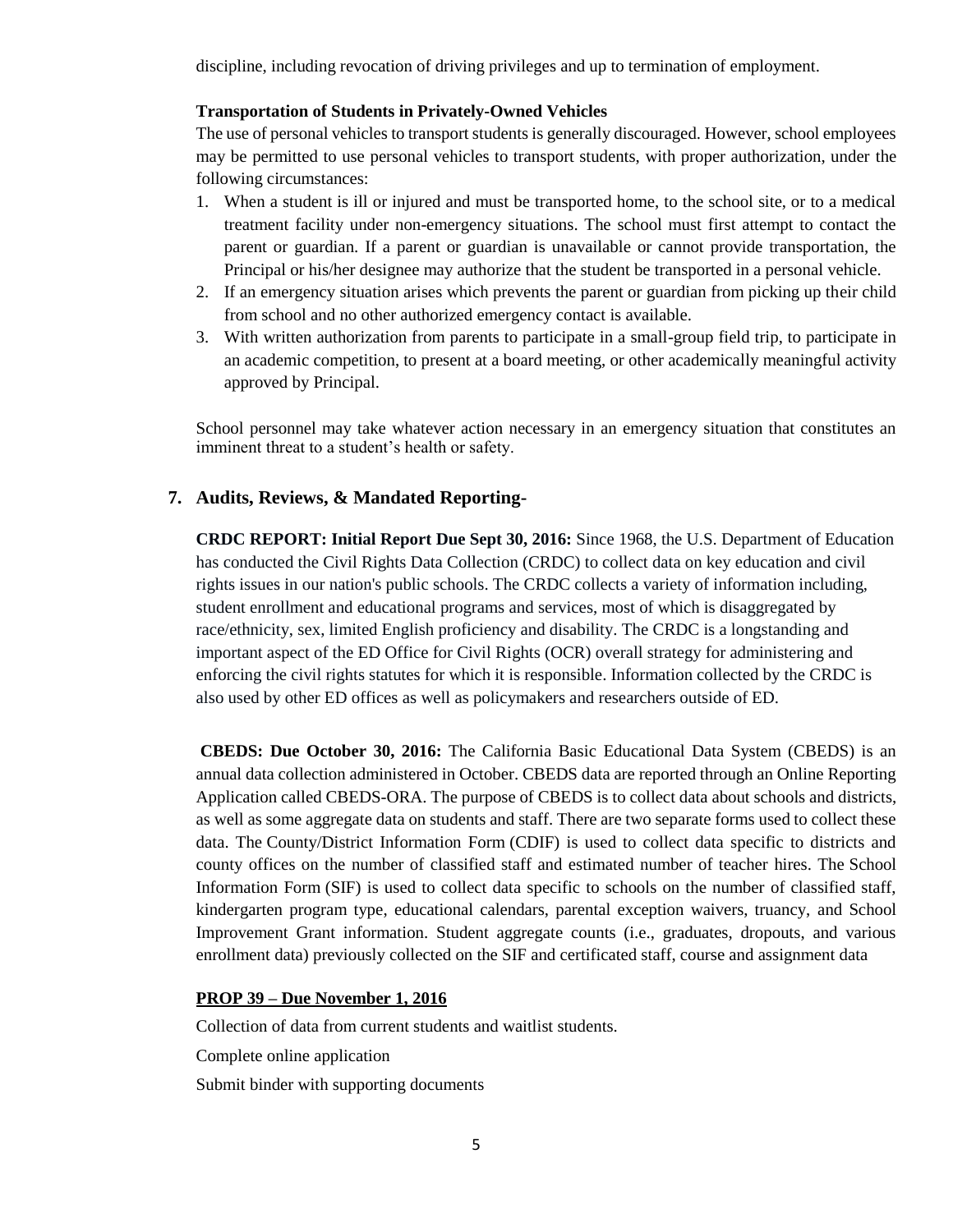#### **D. FOR INFORMATION: FINANCIAL REPORT**

*This is an update from what has transpired since the last board meeting.*

- **1. Budget to Date Update from Edtec:** Mr. Villela introduced Levi Kirkland who has been appointed as the account manager for Ararat Charter School Since July 2016. Mr. Kirkland gave a report on July and August 2016 financial forecast with the following details:
	- Financial Summary
	- Revenue Forecast Changes Forecasted Operating Income of \$104,520 after depreciation.
	- Revenue Forecast increased by \$83K to \$3.55M
	- Expenses Forecast Changes Expense Forecast increased by \$3.4K to \$3.44M
	- Cash Flow Forecast Total Cash balances at August 31st were \$2,009,956 as follows:
		- $\bullet$  Checking \$1,107,385
		- $\bullet$  Savings \$902,527
	- Balance Sheet Summary
	- Exhibits
	- Check Registers July & August
	- Cash Flow Projections
	- Budget vs. Actual Detail

#### **III. CONSENT AGENDA ITEMS**

*All matters listed under the consent agenda are considered by the Board to be routine and will be approved/enacted by the Board in one motion in the form listed below. Unless specifically requested by a Board member for further discussion or removed from the agenda, there will be no discussion of these items prior to the Board votes on them. The Principal recommends approval of all consent agenda items.*

Check register approved for July and August of 2016

#### **IV. ACTION ITEMS**

**A. Approval is requested for amendment to Parent Student handbook as it pertains to visit/observations in the classroom not to exceed 20 minutes. Recommend approval**

> Motion by: Mrs. Avakian Seconded by: Mr. Henderson Vote: Approved Unanimously

**B. Approval is requested for Board policy pertaining to employee use of their personal vehicle during work hours**

#### **Recommend approval**

 Motion by: Mr. Henderson Seconded by: Mrs. L. Gonzalez Vote: Approved Unanimously

**C. Approval is requested for up to \$2500.00 for consulting services for Young, Minney and Corr for Brown Act training of the Governing Board and management.**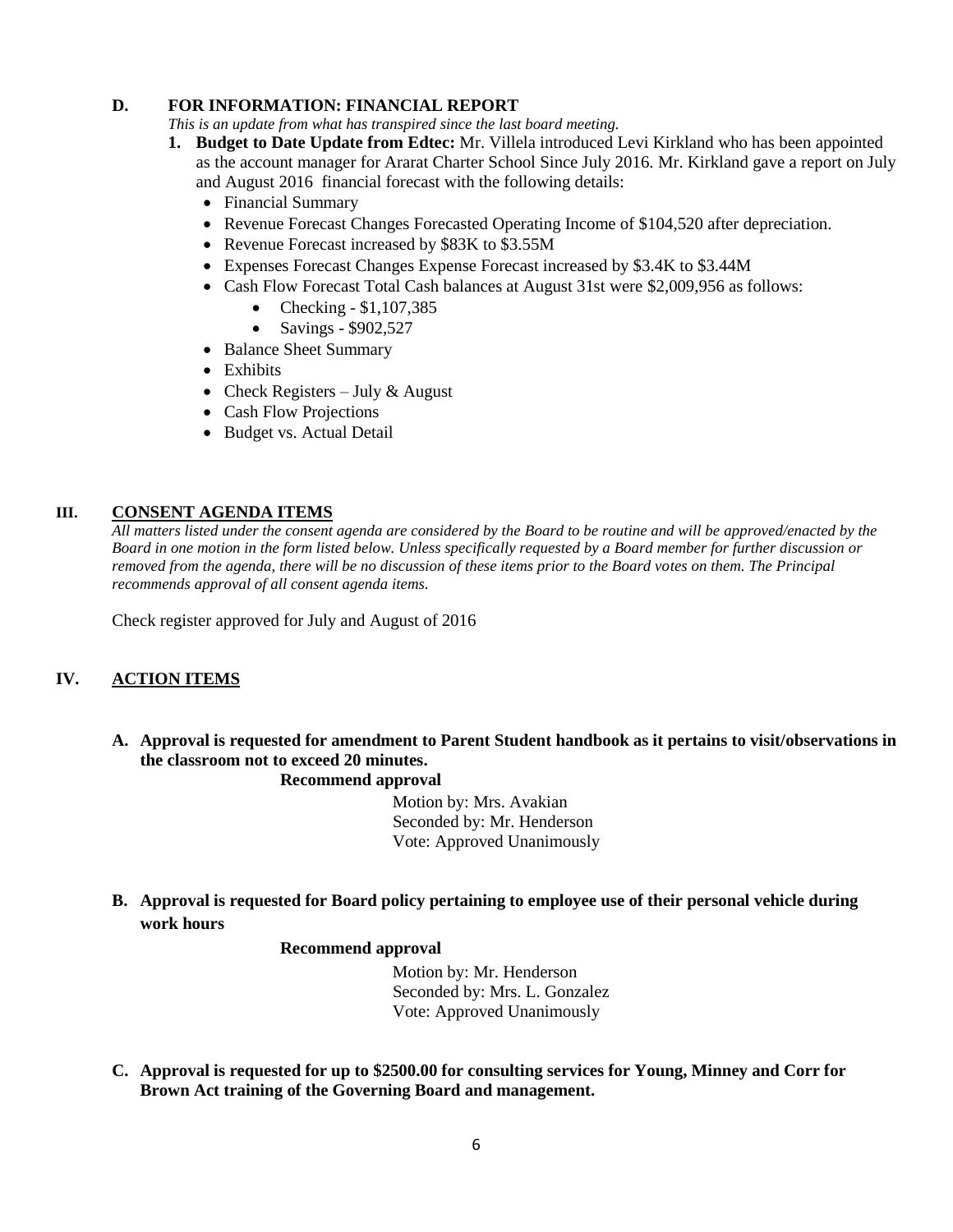#### **Recommend approval**

 Motion by: Mrs. Avakian Seconded by: Dr. Karayan Vote: Approved Unanimously

#### **D. Approval is requested for Facilities Incentive Grant Agreement from the California School Finance Authority**

#### **Recommend approval**

 Motion by: Mr. Henderson Seconded by: Dr. Karayan Vote: Approved Unanimously

#### **E. Approval is requested for 2016-17 Education Protection Account Spending Plan**

#### **Recommend approval**

 Motion by: Mr. Henderson Seconded by: Dr. Karayan Vote: Approved Unanimously

#### **V. INFORMATION ITEMS**/**POSSIBLE ACTION:**

- **A. Update for Special Education 2016-2017; RSP teacher, BII:** New RSP teacher has been working with teachers and students closely to provide support. The previous case manager is overseeing the transition and providing guidance for Ms. Bullock.
- **B. Association Update:** Prof. Mahseredjian reported that the Association members had their meeting last week. It was decided that the Association will hold its general meetings quarterly.

#### **VI. CLOSED SESSION**

*Adjourned to Closed Session at\_9:45 to consider and/or take action upon any of the following items:*

**Public Employee Employment (G.C. 54957)**

Title:

- **Certificated Personnel Update : Approval of additional teacher contracts for 2016-17**
- **Classified Updates**
- **Certificated/Management**

#### **Conference with Legal Counsel:**

Possible litigation pursuant to (2) or (3) of subdivision (d) of section 5495956.9: one case

#### **VII. PUBLIC SESSION – REPORT OUT OF CLOSED SESSION**

The Governing Board will report out any action taken in closed session, if any.